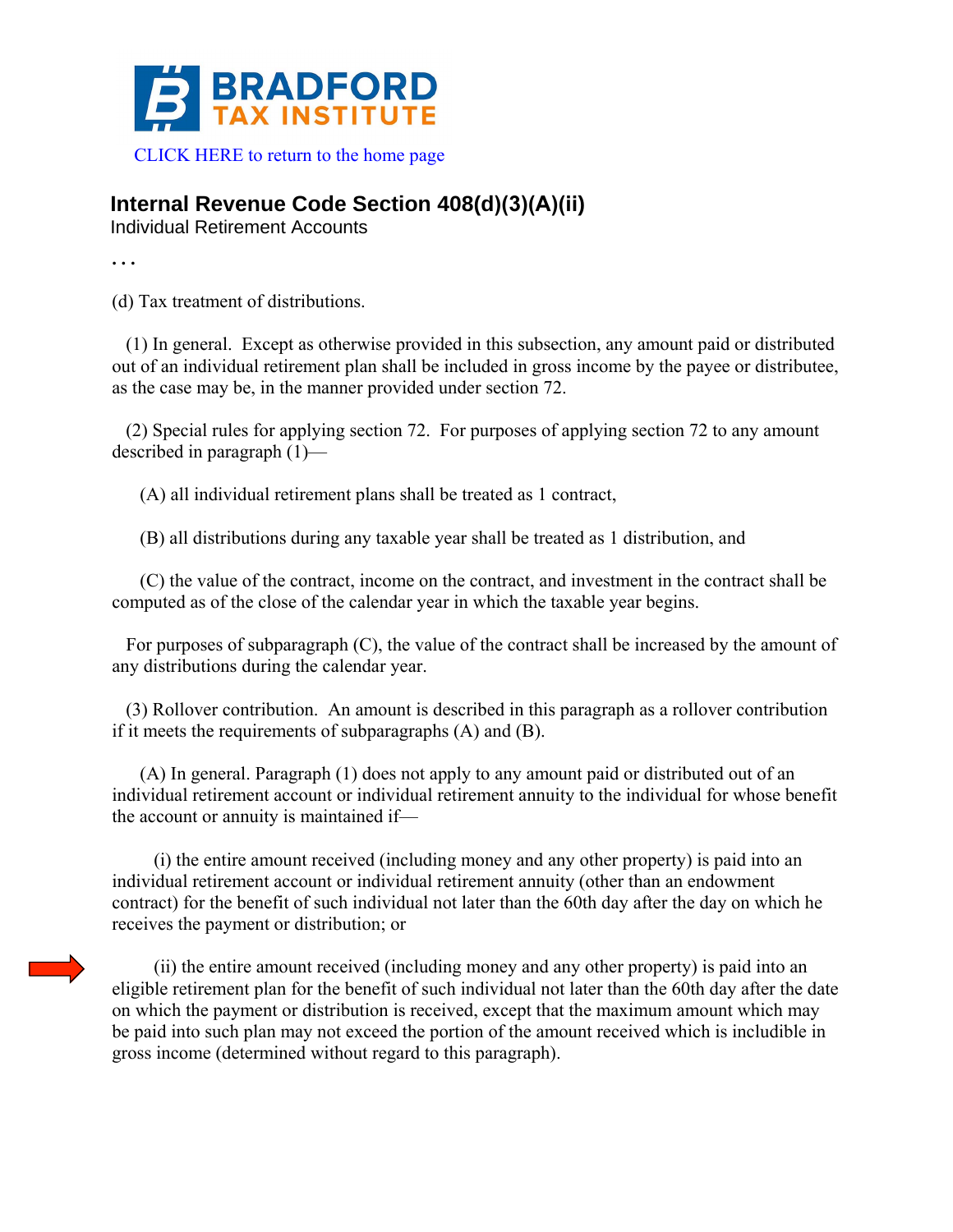For purposes of clause (ii), the term "eligible retirement plan" means an eligible retirement plan described in clause (iii), (iv), (v), or (vi) of section  $402(c)(8)(B)$ .

 (B) Limitation. This paragraph does not apply to any amount described in subparagraph (A)(i) received by an individual from an individual retirement account or individual retirement annuity if at any time during the 1-year period ending on the day of such receipt such individual received any other amount described in that subparagraph from an individual retirement account or an individual retirement annuity which was not includible in his gross income because of the application of this paragraph.

(C) Denial of rollover treatment for inherited accounts, etc.

 (i) In general. In the case of an inherited individual retirement account or individual retirement annuity—

 (I) this paragraph shall not apply to any amount received by an individual from such an account or annuity (and no amount transferred from such account or annuity to another individual retirement account or annuity shall be excluded from gross income by reason of such transfer), and

 (II) such inherited account or annuity shall not be treated as an individual retirement account or annuity for purposes of determining whether any other amount is a rollover contribution.

 (ii) Inherited individual retirement account or annuity. An individual retirement account or individual retirement annuity shall be treated as inherited if—

 (I) the individual for whose benefit the account or annuity is maintained acquired such account by reason of the death of another individual, and

(II) such individual was not the surviving spouse of such other individual.

(D) Partial rollovers permitted.

 (i) In general. If any amount paid or distributed out of an individual retirement account or individual retirement annuity would meet the requirements of subparagraph (A) but for the fact that the entire amount was not paid into an eligible plan as required by clause (i) or (ii) of subparagraph (A), such amount shall be treated as meeting the requirements of subparagraph (A) to the extent it is paid into an eligible plan referred to in such clause not later than the 60th day referred to in such clause.

 (ii) Eligible plan. For purposes of clause (i), the term "eligible plan" means any account, annuity, contract, or plan referred to in subparagraph (A).

 (E) Denial of rollover treatment for required distributions. This paragraph shall not apply to any amount to the extent such amount is required to be distributed under subsection (a)(6) or  $(b)(3)$ .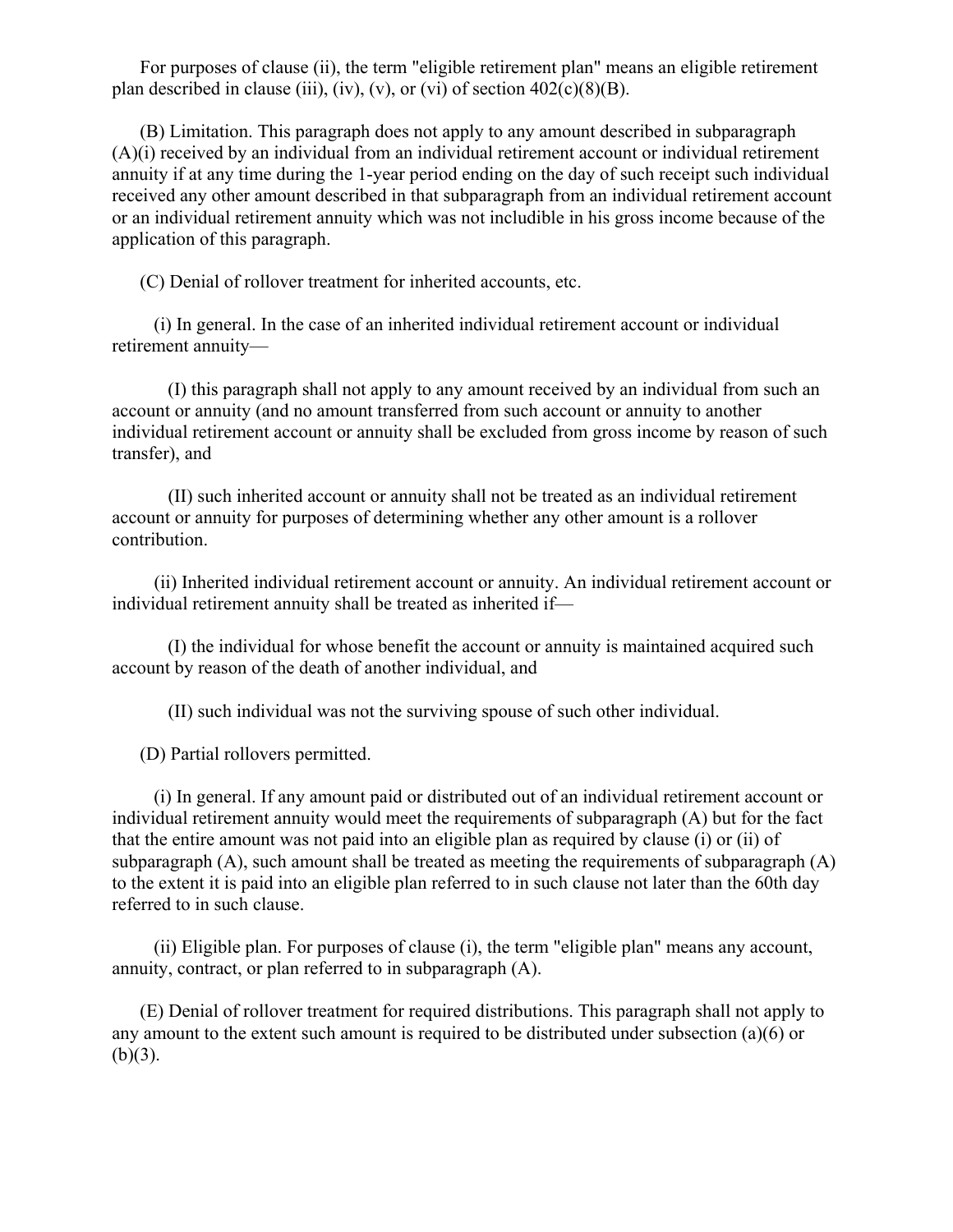(F) Frozen deposits. For purposes of this paragraph, rules similar to the rules of section  $402(c)(7)$  (relating to frozen deposits) shall apply.

 (G) Simple retirement accounts. In the case of any payment or distribution out of a simple retirement account (as defined in subsection  $(p)$ ) to which section 72(t)(6) applies, this paragraph shall not apply unless such payment or distribution is paid into another simple retirement account.

(H) Application of section 72.

(i) In general. If—

(I) a distribution is made from an individual retirement plan, and

 (II) a rollover contribution is made to an eligible retirement plan described in section  $402(c)(8)(B)(iii)$ , (iv), (v), or (vi) with respect to all or part of such distribution,

 then, notwithstanding paragraph (2), the rules of clause (ii) shall apply for purposes of applying section 72.

(ii) Applicable rules. In the case of a distribution described in clause  $(i)$ —

(I) section 72 shall be applied separately to such distribution,

 (II) notwithstanding the pro rata allocation of income on, and investment in, the contract to distributions under section 72, the portion of such distribution rolled over to an eligible retirement plan described in clause (i) shall be treated as from income on the contract (to the extent of the aggregate income on the contract from all individual retirement plans of the distributee), and

 (III) appropriate adjustments shall be made in applying section 72 to other distributions in such taxable year and subsequent taxable years.

 (I) Waiver of 60-day requirement. The Secretary may waive the 60-day requirement under subparagraphs (A) and (D) where the failure to waive such requirement would be against equity or good conscience, including casualty, disaster, or other events beyond the reasonable control of the individual subject to such requirement.

 (4) Contributions returned before due date of return. Paragraph (1) does not apply to the distribution of any contribution paid during a taxable year to an individual retirement account or for an individual retirement annuity if—

 (A) such distribution is received on or before the day prescribed by law (including extensions of time) for filing such individual's return for such taxable year,

(B) no deduction is allowed under section 219 with respect to such contribution, and

 (C) such distribution is accompanied by the amount of net income attributable to such contribution.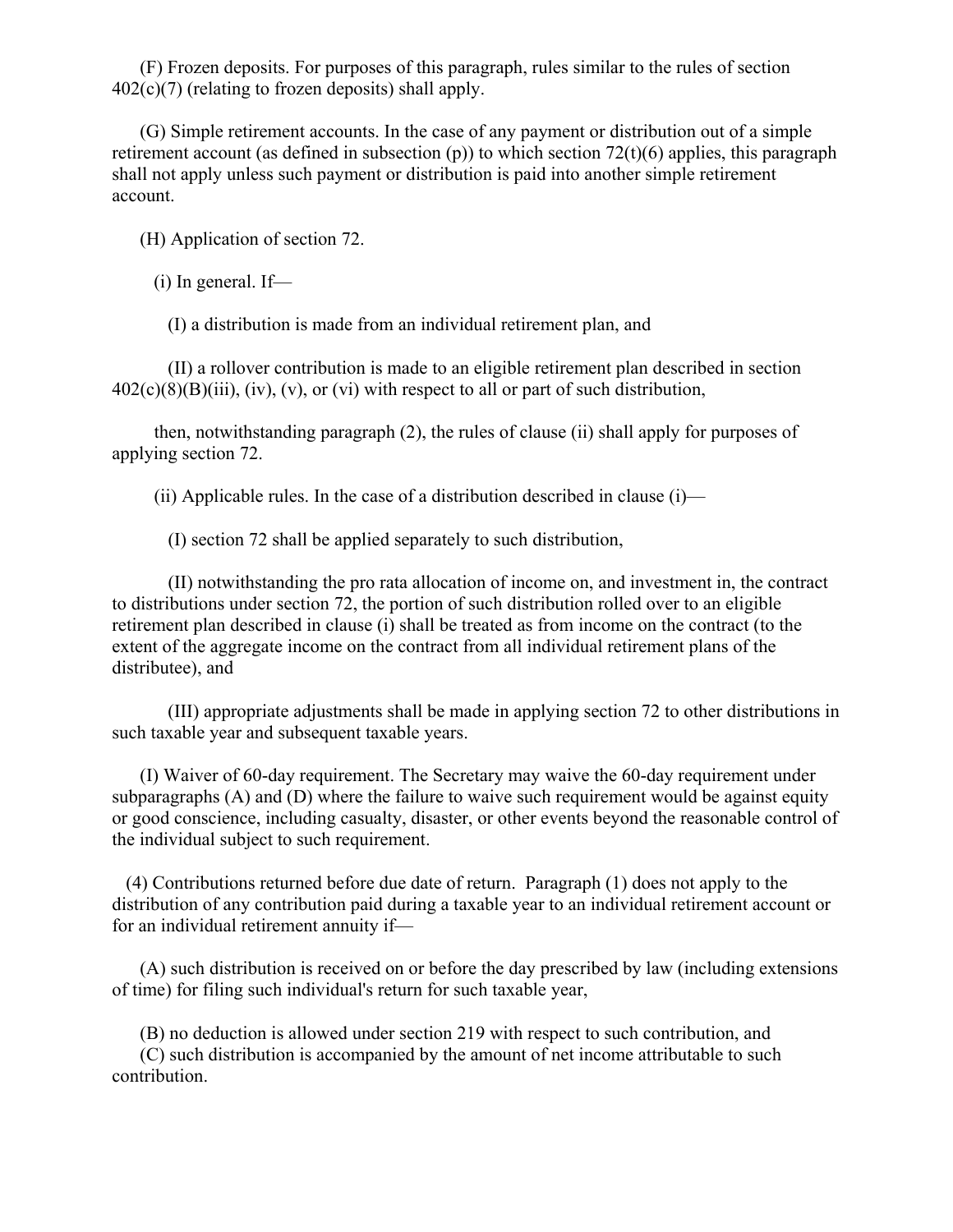In the case of such a distribution, for purposes of section 61, any net income described in subparagraph (C) shall be deemed to have been earned and receivable in the taxable year in which such contribution is made.

 (5) Distributions of excess contributions after due date for taxable year and certain excess rollover contributions.

 (A) In general. In the case of any individual, if the aggregate contributions (other than rollover contributions) paid for any taxable year to an individual retirement account or for an individual retirement annuity do not exceed the dollar amount in effect under section  $219(b)(1)(A)$ , paragraph (1) shall not apply to the distribution of any such contribution to the extent that such contribution exceeds the amount allowable as a deduction under section 219 for the taxable year for which the contribution was paid—

(i) if such distribution is received after the date described in paragraph (4),

 (ii) but only to the extent that no deduction has been allowed under section 219 with respect to such excess contribution.

 If employer contributions on behalf of the individual are paid for the taxable year to a simplified employee pension, the dollar limitation of the preceding sentence shall be increased by the lesser of the amount of such contributions or the dollar limitation in effect under section  $415(c)(1)(A)$  for such taxable year.

(B) Excess rollover contributions attributable to erroneous information. If—

 (i) the taxpayer reasonably relies on information supplied pursuant to subtitle F for determining the amount of a rollover contribution, but

(ii) the information was erroneous,

 subparagraph (A) shall be applied by increasing the dollar limit set forth therein by that portion of the excess contribution which was attributable to such information. For purposes of this paragraph, the amount allowable as a deduction under section 219 shall be computed without regard to section  $219(g)$ .

 (6) Transfer of account incident to divorce. The transfer of an individual's interest in an individual retirement account or an individual retirement annuity to his spouse or former spouse under a divorce or separation instrument described in subparagraph (A) of section 71(b)(2) is not to be considered a taxable transfer made by such individual notwithstanding any other provision of this subtitle, and such interest at the time of the transfer is to be treated as an individual retirement account of such spouse, and not of such individual. Thereafter such account or annuity for purposes of this subtitle is to be treated as maintained for the benefit of such spouse.

(7) Special rules for simplified employee pensions or simple retirement accounts.

 (A) Transfer or rollover of contributions prohibited until deferral test met. Notwithstanding any other provision of this subsection or section 72(t), paragraph (1) and section 72(t)(1) shall apply to the transfer or distribution from a simplified employee pension of any contribution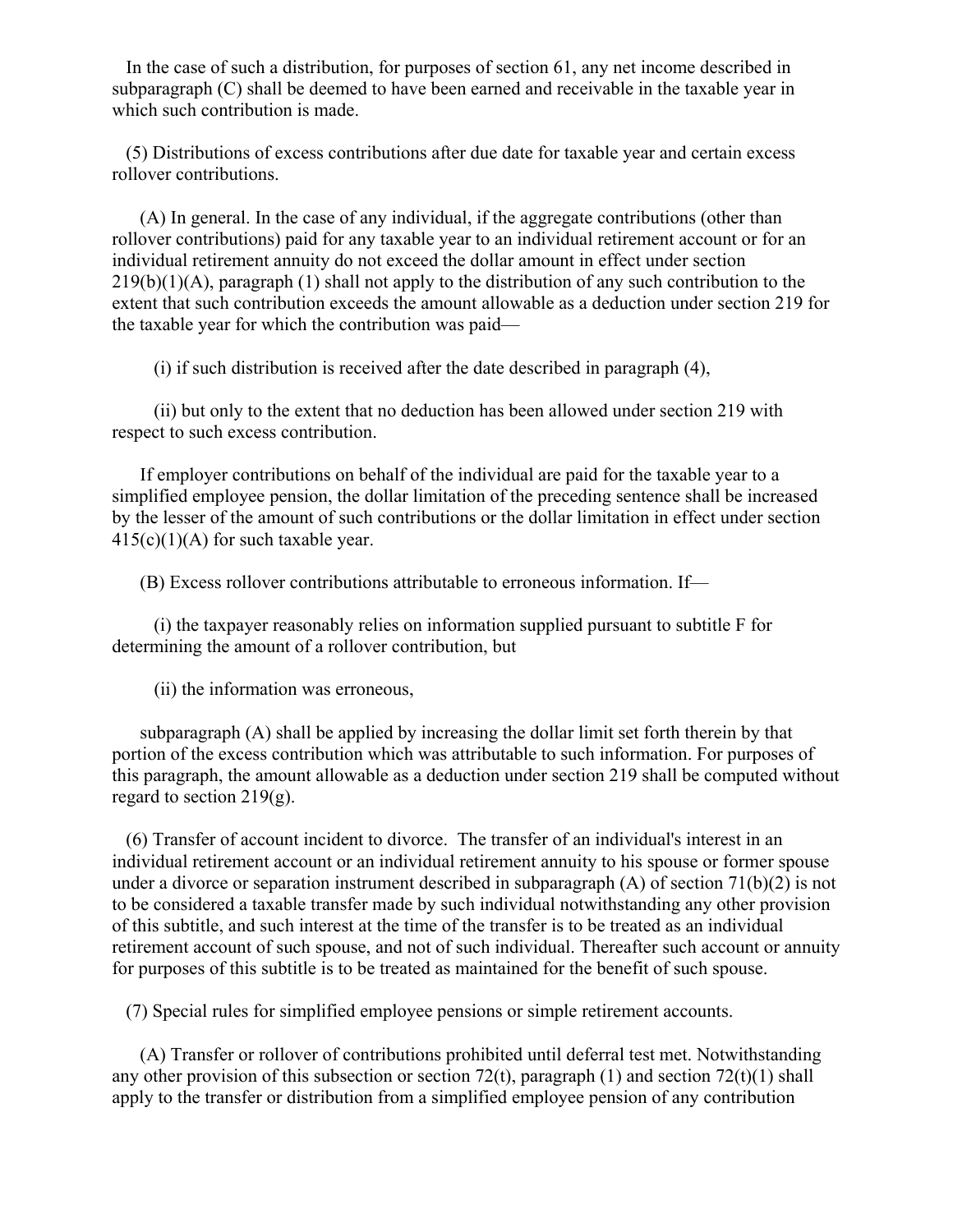under a salary reduction arrangement described in subsection  $(k)(6)$  (or any income allocable thereto) before a determination as to whether the requirements of subsection  $(k)(6)(A)(iii)$  are met with respect to such contribution.

 (B) Certain exclusions treated as deductions. For purposes of paragraphs (4) and (5) and section 4973, any amount excludable or excluded from gross income under section 402(h) or 402(k) shall be treated as an amount allowable or allowed as a deduction under section 219.

(8) Distributions for charitable purposes.

 (A) In general. So much of the aggregate amount of qualified charitable distributions with respect to a taxpayer made during any taxable year which does not exceed \$ 100,000 shall not be includible in gross income of such taxpayer for such taxable year.

 (B) Qualified charitable distribution. For purposes of this paragraph, the term "qualified charitable distribution" means any distribution from an individual retirement plan (other than a plan described in subsection (k) or (p))—

 (i) which is made directly by the trustee to an organization described in section  $170(b)(1)(A)$  (other than any organization described in section  $509(a)(3)$  or any fund or account described in section  $4966(d)(2)$ , and

 (ii) which is made on or after the date that the individual for whose benefit the plan is maintained has attained age 70 1/2 .

 A distribution shall be treated as a qualified charitable distribution only to the extent that the distribution would be includible in gross income without regard to subparagraph (A).

 (C) Contributions must be otherwise deductible. For purposes of this paragraph, a distribution to an organization described in subparagraph (B)(i) shall be treated as a qualified charitable distribution only if a deduction for the entire distribution would be allowable under section 170 (determined without regard to subsection (b) thereof and this paragraph).

 (D) Application of section 72. Notwithstanding section 72, in determining the extent to which a distribution is a qualified charitable distribution, the entire amount of the distribution shall be treated as includible in gross income without regard to subparagraph (A) to the extent that such amount does not exceed the aggregate amount which would have been so includible if all amounts in all individual retirement plans of the individual were distributed during such taxable year and all such plans were treated as 1 contract for purposes of determining under section 72 the aggregate amount which would have been so includible. Proper adjustments shall be made in applying section 72 to other distributions in such taxable year and subsequent taxable years.

 (E) Denial of deduction. Qualified charitable distributions which are not includible in gross income pursuant to subparagraph (A) shall not be taken into account in determining the deduction under section 170.

 (F) Termination. This paragraph shall not apply to distributions made in taxable years beginning after December 31, 2011.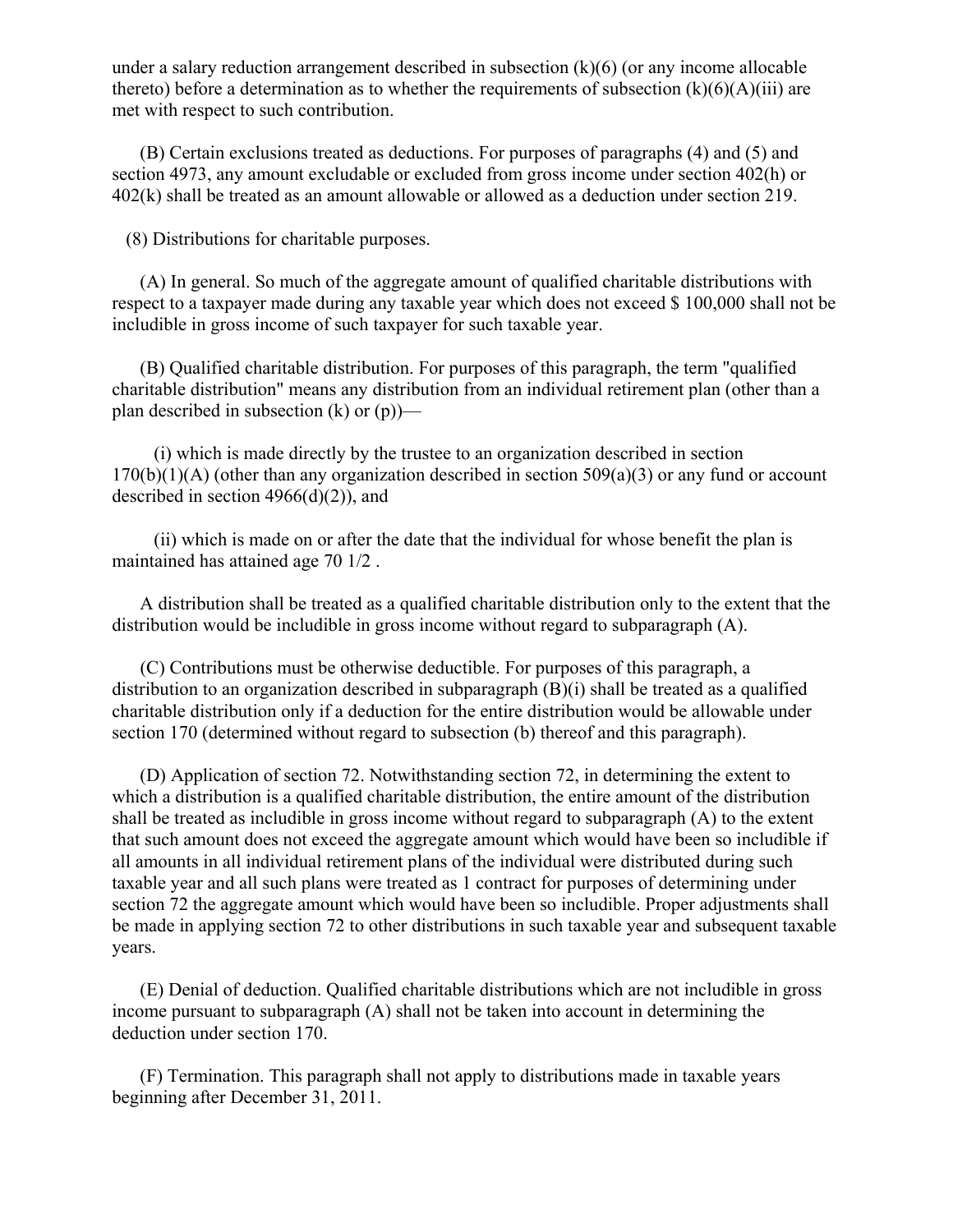(9) Distribution for health savings account funding.

 (A) In general. In the case of an individual who is an eligible individual (as defined in section  $223(c)$ ) and who elects the application of this paragraph for a taxable year, gross income of the individual for the taxable year does not include a qualified HSA funding distribution to the extent such distribution is otherwise includible in gross income.

 (B) Qualified HSA funding distribution. For purposes of this paragraph, the term "qualified HSA funding distribution" means a distribution from an individual retirement plan (other than a plan described in subsection (k) or (p)) of the employee to the extent that such distribution is contributed to the health savings account of the individual in a direct trustee-to-trustee transfer.

(C) Limitations.

 (i) Maximum dollar limitation. The amount excluded from gross income by subparagraph (A) shall not exceed the excess of—

 (I) the annual limitation under section 223(b) computed on the basis of the type of coverage under the high deductible health plan covering the individual at the time of the qualified HSA funding distribution, over

 $(II)$  in the case of a distribution described in clause  $(ii)(II)$ , the amount of the earlier qualified HSA funding distribution.

(ii) One-time transfer.

 (I) In general. Except as provided in subclause (II), an individual may make an election under subparagraph (A) only for one qualified HSA funding distribution during the lifetime of the individual. Such an election, once made, shall be irrevocable.

 (II) Conversion from self-only to family coverage. If a qualified HSA funding distribution is made during a month in a taxable year during which an individual has self-only coverage under a high deductible health plan as of the first day of the month, the individual may elect to make an additional qualified HSA funding distribution during a subsequent month in such taxable year during which the individual has family coverage under a high deductible health plan as of the first day of the subsequent month.

(D) Failure to maintain high deductible health plan coverage.

 (i) In general. If, at any time during the testing period, the individual is not an eligible individual, then the aggregate amount of all contributions to the health savings account of the individual made under subparagraph (A)—

 (I) shall be includible in the gross income of the individual for the taxable year in which occurs the first month in the testing period for which such individual is not an eligible individual, and

 (II) the tax imposed by this chapter for any taxable year on the individual shall be increased by 10 percent of the amount which is so includible.